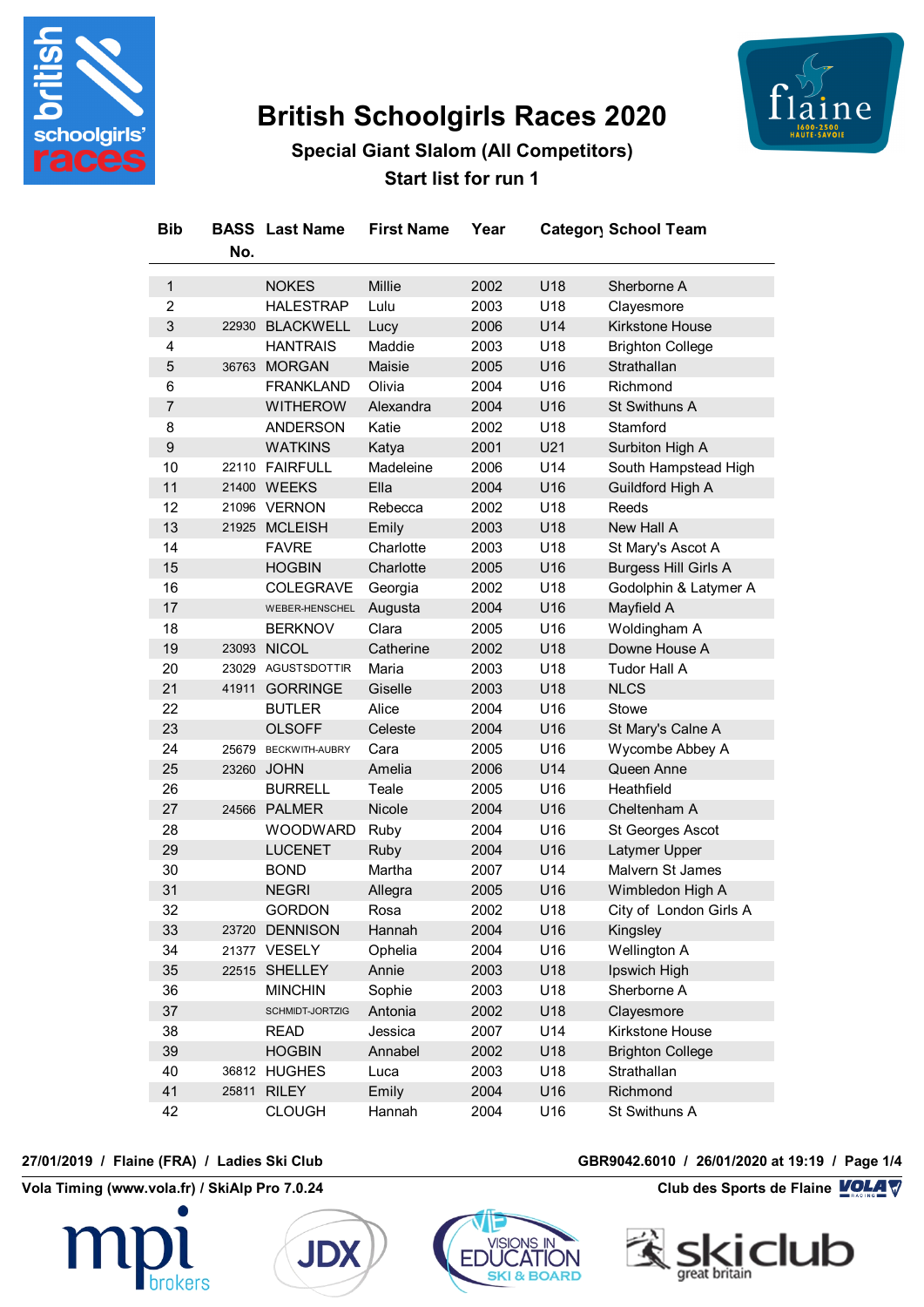### **British Schoolgirls Races 2020 Special Giant Slalom (All Competitors) Start list for run 1**

| <b>Bib</b> |       | <b>BASS</b> Last Name | <b>First Name</b> | Year |     | Category School Team        |
|------------|-------|-----------------------|-------------------|------|-----|-----------------------------|
|            | No.   |                       |                   |      |     |                             |
|            |       |                       |                   |      |     |                             |
| 43         |       | RICHARDSON Georgia    |                   | 2002 | U18 | Stamford                    |
| 44         |       | 23192 BREEN           | Ellen             | 2003 | U18 | Surbiton High A             |
| 45         |       | 26280 SASSOWER        | Hannah            | 2006 | U14 | South Hampstead High        |
| 46         |       | <b>WEEKS</b>          | Georgia           | 2001 | U21 | Guildford High A            |
| 47         |       | 21376 VESELY          | Miranda           | 2002 | U18 | Reeds                       |
| 48         |       | 23069 LANDER          | Isabelle          | 2002 | U18 | New Hall A                  |
| 49         |       | <b>TRUSS</b>          | Ashleigh          | 2006 | U14 | St Mary's Ascot A           |
| 50         |       | <b>LIND</b>           | Hannah            | 2005 | U16 | <b>Burgess Hill Girls A</b> |
| 51         |       | RICHARDS CHAPATTE     | <b>Marina</b>     | 2005 | U16 | Godolphin & Latymer A       |
| 52         |       | <b>TURNER</b>         | Georgina          | 2004 | U16 | Mayfield A                  |
| 53         |       | <b>LONGRIDGE</b>      | Francesca         | 2006 | U14 | Woldingham A                |
| 54         |       | <b>HALESTRAP</b>      | Tate              | 2005 | U16 | Downe House A               |
| 55         |       | <b>GUEST</b>          | Florence          | 2003 | U18 | <b>Tudor Hall A</b>         |
| 56         |       | 22733 MALUGIN         | Anastasia         | 2003 | U18 | <b>NLCS</b>                 |
| 57         |       | <b>PERRIS</b>         | Harriet           | 2004 | U16 | Stowe                       |
| 58         |       | <b>OLSOFF</b>         | Amelie            | 2004 | U16 | St Mary's Calne A           |
| 59         |       | <b>McKIMM</b>         | Lydia             | 2003 | U18 | Wycombe Abbey A             |
| 60         |       | <b>BEEK</b>           | Scarlett          | 2006 | U14 | Queen Anne                  |
| 61         |       | CUNNINGHAM-DAY        | Rosaleen          | 2005 | U16 | Heathfield                  |
| 62         |       | 24577 HEWETT          | Alexandra         | 2004 | U16 | Cheltenham A                |
| 63         |       | <b>WOODWARD</b>       | Lily              | 2004 | U16 | St Georges Ascot            |
| 64         |       | <b>KERLEY</b>         | Pascale           | 2005 | U16 | Latymer Upper               |
| 65         |       | <b>PROBERT</b>        | Myrtle            | 2005 | U16 | Malvern St James            |
| 66         |       | WUCZYNSKA             | Maria             | 2005 | U16 | Wimbledon High A            |
| 67         |       | <b>COLTHORPE</b>      | Emma              | 2001 | U21 | City of London Girls A      |
| 68         |       | 23717 LAWTON          | Emma              | 2004 | U16 | Kingsley                    |
| 69         |       | <b>LASLI</b>          | Matilde           | 2003 | U18 | Wellington A                |
| 70         |       | <b>COONE</b>          | Isabella          | 2007 | U14 | Ipswich High                |
| 71         |       | <b>PLAYNE</b>         | Isabelle          | 2004 | U16 | Sherborne A                 |
| 72         |       | <b>ESSEX</b>          | Abi               | 2002 | U18 | Clayesmore                  |
| 73         |       | <b>BAKER</b>          | Lily              | 2005 | U16 | Kirkstone House             |
| 74         |       | SCHMID                | Lara              | 2005 | U16 | <b>Brighton College</b>     |
| 75         |       | 21438 ROSS            | lona              | 2003 | U18 | Strathallan                 |
| 76         |       | 22963 BROOKS          | Isobel            | 2005 | U16 | Richmond                    |
| $77\,$     |       | <b>GREEN</b>          | Isabel            | 2005 | U16 | St Swithuns A               |
| 78         |       | <b>ANDERSON</b>       | Jessica           | 2004 | U16 | Stamford                    |
| 79         |       | 21284 HINTON          | Tilly             | 2004 | U16 | Surbiton High A             |
| 80         |       | <b>WHITMORE</b>       | Millie            | 2006 | U14 | South Hampstead High        |
| 81         |       | 22330 HART            | Katherine         | 2005 | U16 | Guildford High A            |
| 82         |       | 26006 HOGBEN          | Olivia            | 2003 | U18 | Reeds                       |
| 83         |       | 23421 HUGHES          | Sophie            | 2004 | U16 | New Hall A                  |
| 84         | 25906 | <b>THIEME</b>         |                   | 2006 | U14 | St Mary's Ascot A           |
|            |       |                       | Olympia           |      |     |                             |
| 85         |       | <b>SANDMAN</b>        | Mae               | 2006 | U14 | <b>Burgess Hill Girls A</b> |
| 86         |       | <b>SLESINGER</b>      | Allegra           | 2005 | U16 | Godolphin & Latymer A       |
| 87         |       | <b>BERRY</b>          | Eleanor           | 2005 | U16 | Mayfield A                  |
| 88         |       | <b>BROWN</b>          | Jessie            | 2005 | U16 | Woldingham A                |
| 89         |       | <b>MCDOUGALL</b>      | Mathilda          | 2003 | U18 | Downe House A               |
| 90         |       | <b>WINNER</b>         | Jessica           | 2007 | U14 | Tudor Hall A                |
| 91         |       | 23808 UTERMANN        | Caroline          | 2003 | U18 | <b>NLCS</b>                 |
| 92         |       | <b>NYLAENDE</b>       | Natalie           | 2005 | U16 | Stowe                       |
| 93         |       | <b>BYNG</b>           | Rose              | 2004 | U16 | St Mary's Calne A           |
| 94         |       | <b>POINTS</b>         | Madeline          | 2002 | U18 | Wycombe Abbey A             |
| 95         | 24804 | <b>BOTHA</b>          | Ella              | 2006 | U14 | Queen Anne                  |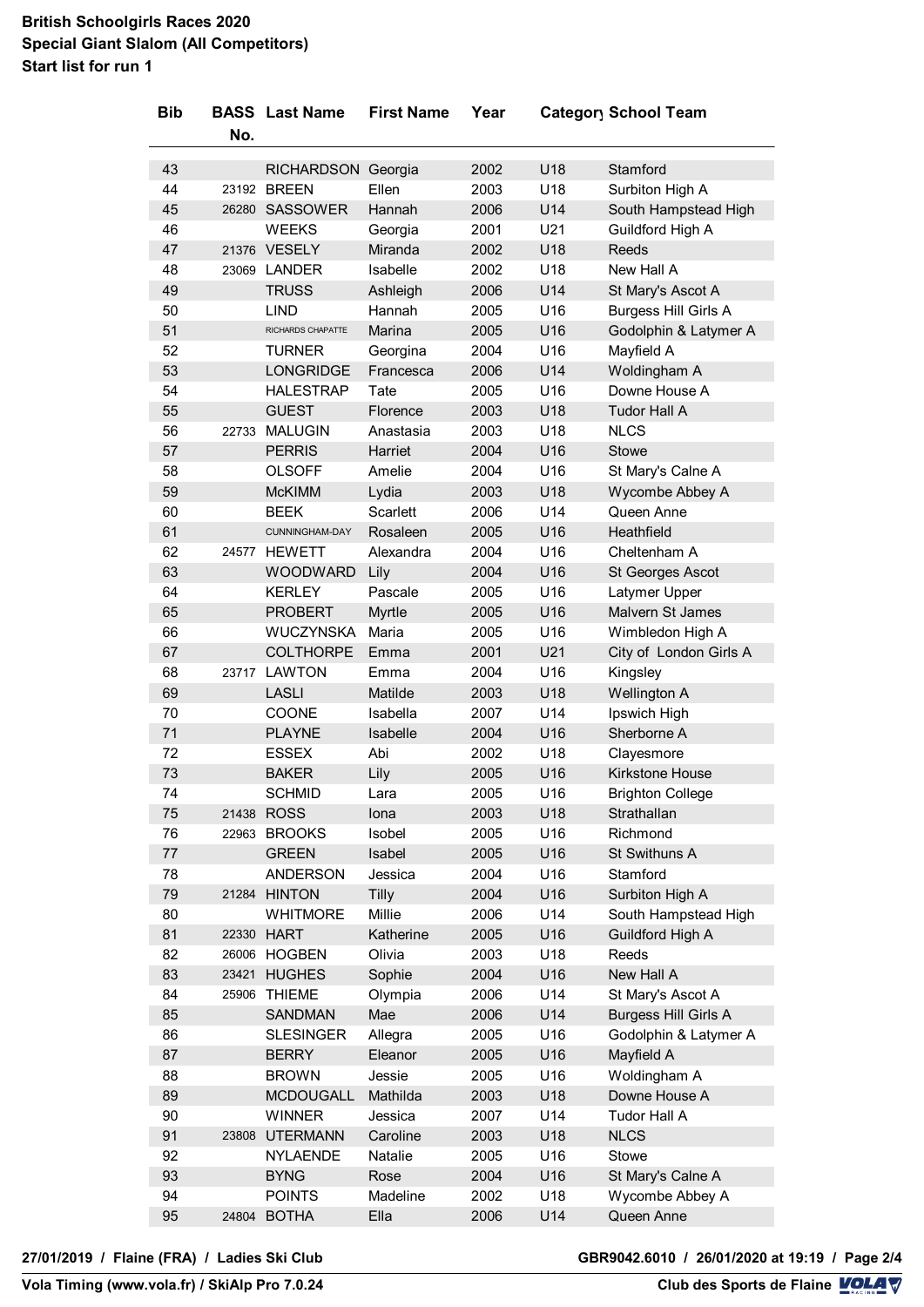### **British Schoolgirls Races 2020 Special Giant Slalom (All Competitors) Start list for run 1**

| <b>Bib</b> |       | <b>BASS</b> Last Name | <b>First Name</b>  | Year |     | Category School Team                           |
|------------|-------|-----------------------|--------------------|------|-----|------------------------------------------------|
|            | No.   |                       |                    |      |     |                                                |
|            |       |                       |                    |      |     |                                                |
| 96         |       | <b>KIRBY</b>          | Doddie             | 2005 | U16 | Heathfield                                     |
| 97         |       | <b>LEUNG</b>          | <b>Binia</b>       | 2003 | U18 | Cheltenham A                                   |
| 98         |       | <b>MARRIOTT</b>       | Constance          | 2005 | U16 | St Georges Ascot                               |
| 99         |       | 23210 HANFORD         | Juliette           | 2004 | U16 | Latymer Upper                                  |
| 100        |       | <b>SEAL</b>           | Morganne           | 2005 | U16 | Malvern St James                               |
| 101        |       | <b>WUCZYNSKA</b>      | Ewa                | 2007 | U14 | Wimbledon High A                               |
| 102        |       | <b>WESSEL</b>         | <b>Beartrice</b>   | 2001 | U21 | City of London Girls A                         |
| 103        | 23719 | <b>SAINSBURY</b>      | Lucy               | 2004 | U16 | Kingsley                                       |
| 104        |       | DE PORTALES           | Margaux            | 2004 | U16 | Wellington A                                   |
| 105        |       | <b>WOODS</b>          | Molly              | 2006 | U14 | Ipswich High                                   |
| 106        |       | <b>JOHNSON</b>        | Mollie             | 2005 | U16 | Wellington B                                   |
| 107        |       | <b>CORRIGAN</b>       | Caroline           | 2002 | U18 | Godolphin & Latymer B                          |
| 108        |       | 23788 LANGLEY         | Alicia             | 2005 | U16 | Guildford High B                               |
| 109        |       | <b>ROSE</b>           | Georgina           | 2005 | U16 | St Swithuns B                                  |
| 110        |       | <b>BAROUDEL</b>       | Felicite           | 2004 | U16 | Wycombe Abbey B                                |
| 111        |       | <b>TIBBLE</b>         | Tara               | 2005 | U16 | <b>Burgess Hill Girls B</b>                    |
| 112        |       | 25756 MANSOUR         | Zoe                | 2006 | U14 | Surbiton High B                                |
| 113        |       | <b>MEHRA</b>          | Riya               | 2003 | U18 | <b>Tudor Hall B</b>                            |
| 114        |       | <b>FILATOVA</b>       | Sonya              | 2004 | U16 | Cheltenham B                                   |
| 115        |       | 23292 GOULD           | Chloe              | 2004 | U16 | New Hall B                                     |
| 116        |       | Van RIJCKEVORSEL      | Oksana             | 2007 | U14 | Woldingham B                                   |
| 117        |       | <b>MOYLAN</b>         | Imogen             | 2003 | U18 | Wimbledon High B                               |
| 118        |       | 26046 FENTON          | Ella               | 2001 | U21 | St Mary's Calne B                              |
| 119        |       | <b>BILTON</b>         | Megan              | 2006 | U14 | Mayfield B                                     |
| 120        |       | <b>WELCH</b>          | Charlotte          | 2004 | U16 | Sherborne B                                    |
| 121        |       | <b>MOURADIAN</b>      | Tiana              | 2003 | U18 | St Mary's Ascot B                              |
| 122        |       | <b>WESSEL</b>         | Amelie             | 2005 | U16 | City of London Girls B                         |
| 123        |       | <b>GLOVER</b>         | Emily              | 2003 | U18 | Downe House B                                  |
| 124        | 23626 | <b>BRYER</b>          | Lucy               | 2004 | U16 | Wellington B                                   |
| 125        |       | HIRSCHMANN Lea        |                    | 2006 | U14 | Godolphin & Latymer B                          |
| 126        |       | 23427 KEMKERS         | Saskia             | 2005 | U16 | <b>Guildford High B</b>                        |
| 127        |       | LAW                   | Sasha              | 2005 | U16 | St Swithuns B                                  |
| 128        |       | <b>ROGERS</b>         | Mia                | 2002 | U18 | Wycombe Abbey B                                |
| 129        |       | <b>SANDMAN</b>        | Eve                | 2007 | U14 | <b>Burgess Hill Girls B</b>                    |
| 130        | 23829 | <b>DISNEY</b>         | Evie               | 2005 | U16 | Surbiton High B                                |
| 131        |       | <b>FINLATOR</b>       | Amber              | 2007 | U14 | <b>Tudor Hall B</b>                            |
| 132        |       | <b>LEUNG</b>          | Tessa              | 2007 | U14 | Cheltenham B                                   |
| 133        |       | <b>DONNELLY</b>       | Freya              | 2006 | U14 | New Hall B                                     |
| 134        |       | KIBBLEWHITE Isabelle  |                    | 2005 | U16 | Woldingham B                                   |
| 135        |       | ARMITAGE              | Lauren             | 2005 | U16 | Wimbledon High B                               |
| 136        |       | <b>PATERSON</b>       | Pollyanna          | 2004 | U16 | St Mary's Calne B                              |
| 137        |       | <b>HAMANN</b>         | Isabella           | 2006 | U14 | Mayfield B                                     |
| 138        |       | <b>WOOLGAR</b>        | Islay              | 2004 | U16 | Sherborne B                                    |
| 139        |       | <b>FIORE</b>          | Estella            | 2005 | U16 | St Mary's Ascot B                              |
| 140        |       | <b>GIRADET</b>        | Marie              | 2006 | U14 | City of London Girls B                         |
| 141        |       | <b>BAGGIOLI</b>       | Sienna             | 2006 | U14 | Downe House B                                  |
| 142        |       | <b>HYTTENRAUCH</b>    | Caitlin            | 2006 | U14 | Wellington B                                   |
| 143        |       | <b>MINICIONE</b>      | Asia               | 2006 | U14 | Godolphin & Latymer B                          |
| 144        |       | <b>LUPTON</b>         | Freya              | 2001 | U21 | Guildford High B                               |
| 145        |       | <b>ROSE</b>           | Tillie             | 2005 | U16 | St Swithuns B                                  |
| 146        |       | <b>BAROUDEL</b>       |                    | 2006 | U14 | Wycombe Abbey B                                |
| 147        |       | <b>WILIAMS</b>        | Celeste<br>Jessica | 2006 | U14 |                                                |
| 148        |       |                       |                    |      |     | <b>Burgess Hill Girls B</b><br>Surbiton High B |
|            | 22416 | <b>HOLT</b>           | Josephine          | 2004 | U16 |                                                |

**VolaSoftControlPdf 27/01/2019 / Flaine (FRA) / Ladies Ski Club GBR9042.6010 / 26/01/2020 at 19:19 / Page 3/4**